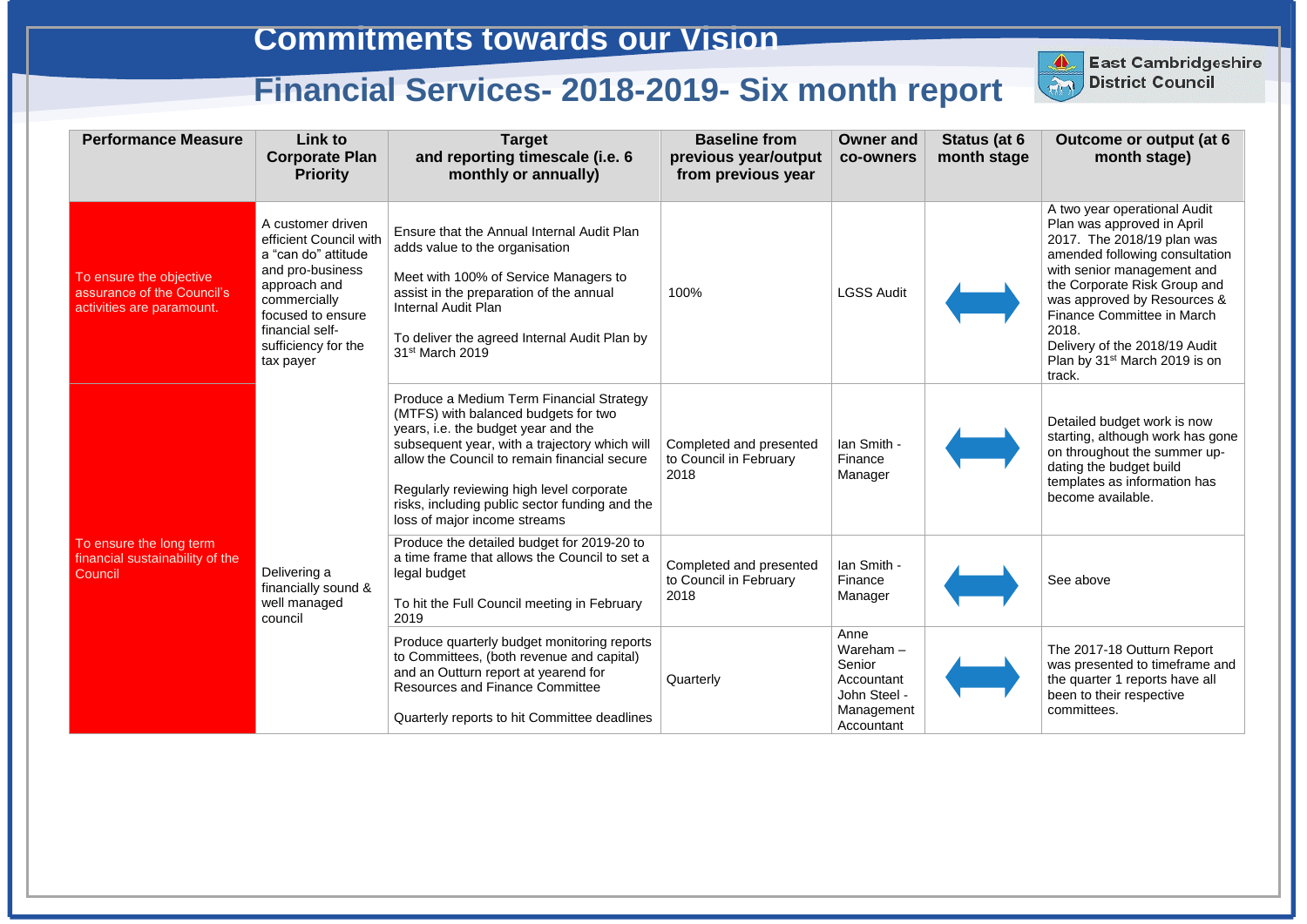| <b>Performance Measure</b>                                            | <b>Link to</b><br><b>Corporate Plan</b><br><b>Priority</b> | <b>Target</b><br>and reporting timescale (i.e. 6<br>monthly or annually)                                                                                                                                                                                                                                              | <b>Baseline from</b><br>previous year/output<br>from previous year                                                                               | <b>Owner and</b><br>co-owners                                                        | Status (at 6<br>month stage | <b>Outcome or output (at 6)</b><br>month stage)                                                                                                                                                                                                                                                                                                                                                                                                                                           |
|-----------------------------------------------------------------------|------------------------------------------------------------|-----------------------------------------------------------------------------------------------------------------------------------------------------------------------------------------------------------------------------------------------------------------------------------------------------------------------|--------------------------------------------------------------------------------------------------------------------------------------------------|--------------------------------------------------------------------------------------|-----------------------------|-------------------------------------------------------------------------------------------------------------------------------------------------------------------------------------------------------------------------------------------------------------------------------------------------------------------------------------------------------------------------------------------------------------------------------------------------------------------------------------------|
|                                                                       |                                                            | To provide continued financial support to<br>East Cambs Trading Company and East<br>Cambs Street Scene, including the<br>production of monthly budget monitoring<br>reports and cashflow projections for a<br>number of years.<br>On-going general support.<br>Reporting to hit respective Company Board<br>meetings. | Monthly reports introduced<br>for management purposes<br>and presented to Board<br>meetings as appropriate                                       | Anne<br>Wareham $-$<br>Senior<br>Accountant<br>Amy Jeal-<br>Management<br>Accountant |                             | Quarter 1 budget monitoring<br>reports have been presented to<br>the Company Board of both<br>trading companies and the<br>cashflow statement of ECTC<br>maintained to provide the<br>Council with information<br>regarding the likelihood of the<br>payback of the £5 million loan.                                                                                                                                                                                                      |
| To effectively monitor and<br>report identified fraud                 |                                                            | Work with partners to provide a co-ordinated<br>approach to tackling fraud (in accordance<br>with the Cambridgeshire Anti-Fraud Network<br>priorities)<br>As required - On-going                                                                                                                                      | The Cambridgeshire Anti-<br>Fraud Network has been<br>established and provides<br>the means for a co-<br>ordinated approach to<br>tackling fraud | <b>LGSS Audit</b><br><b>ARP Fraud</b><br>Team                                        |                             | The main thrust of LGSS fraud<br>work during 2018/19 has been<br>co-ordinating the submission of<br>data for the latest National<br>Fraud Initiative exercise.<br>The ARP Fraud Team are on<br>track to exceed targets set<br>across the Partnership.<br>Performance is reported through<br>the ARP Joint Committee.                                                                                                                                                                      |
|                                                                       |                                                            | Raise awareness of fraud and corruption<br>across the organisation<br>Review of Counter Fraud procedures, hot<br>line and poster campaign                                                                                                                                                                             | Fraud mail shot issued<br>October 2016.                                                                                                          | <b>LGSS Audit</b>                                                                    |                             | <b>LGSS Internal Audit presented</b><br>to the staff induction seminar for<br>new employees in April 2018<br>covering fraud awareness.<br><b>LGSS Internal Audit has</b><br>recently completed an<br>assessment of the Council's<br>counter fraud arrangements<br>against the Code of Practice on<br>Managing the Risk of Fraud and<br>Corruption.<br>The Council will participate in<br>the International Fraud<br>Awareness Week (11 <sup>th</sup> -17 <sup>th</sup><br>November 2018). |
| To ensure the continued<br>efficiency of Financial<br><b>Services</b> |                                                            | Pay 99% of undisputed invoices within 30<br>days                                                                                                                                                                                                                                                                      | 99%                                                                                                                                              | Eleanor<br>Fretwell -<br>Senior<br>Accountancy<br>Assistant                          |                             | Performance in the first six<br>months of 2018-19 was 98.76%                                                                                                                                                                                                                                                                                                                                                                                                                              |
|                                                                       |                                                            | Average time taken to collect income in<br>relation to external invoices (this indicator<br>does not include Council Tax and Business<br>Rates)                                                                                                                                                                       | 25 days                                                                                                                                          | Eleanor<br>Fretwell -<br>Senior<br>Accountancy<br>Assistant                          |                             | Average collection time in the<br>first six months of 2018-19 was<br>21 days                                                                                                                                                                                                                                                                                                                                                                                                              |